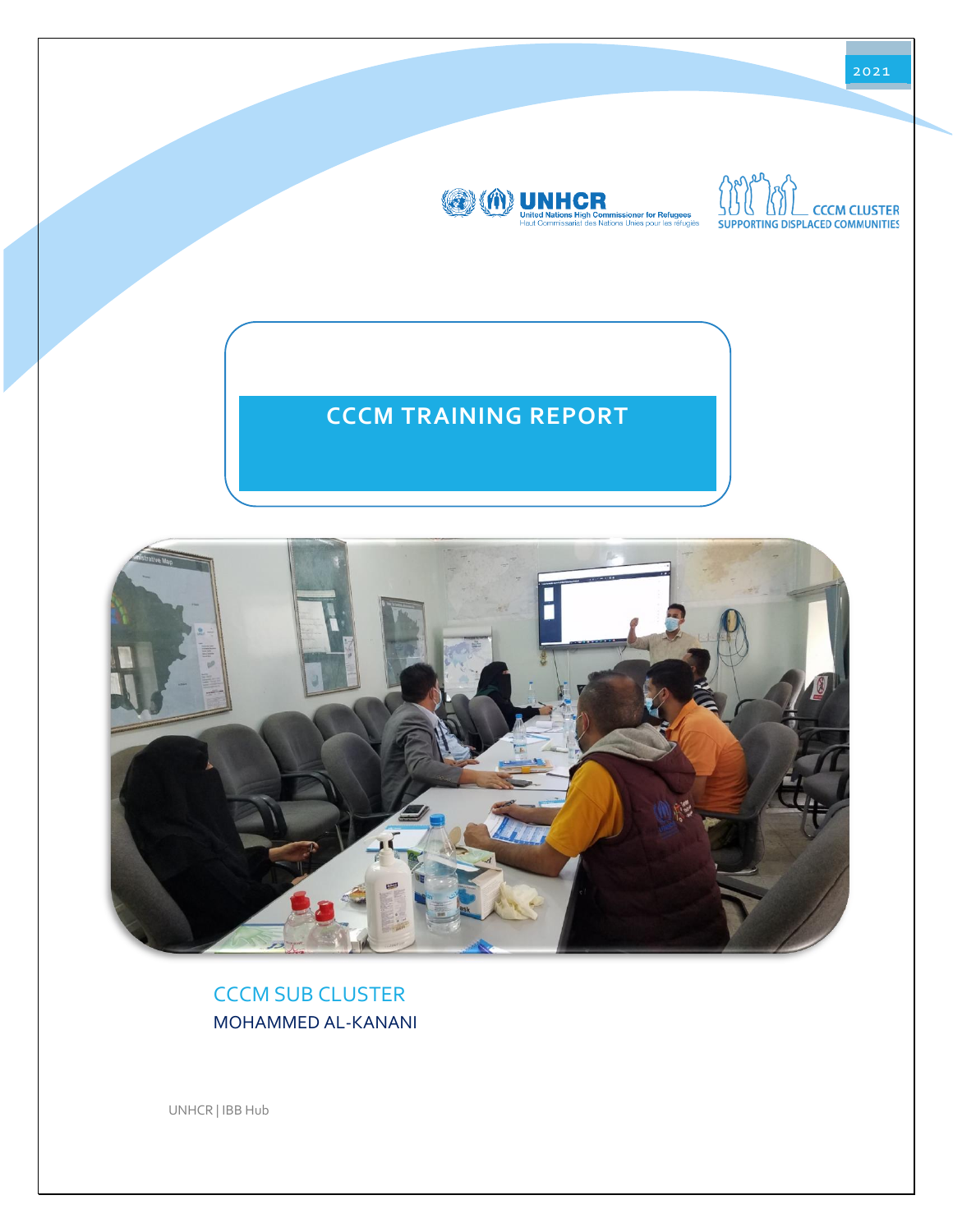



# **INTRODUCTION:**

UNHCR conducted CCCM refresher training to its partners (TYF, DEEM) and SNCC ' partners ( IOM and YFCA) to build the capacity of all CCCM aspects and approaches.

The Training was on the concept of managing the IDP hosting sites and coordinating their activities for raise living level of IDPs. The training aimed to empower the CCCM team on concepts of management and coordination structures, as well as enhancing the capacity of staff to ensure multi-sector response to the IDPs within the sites, how to acquire communication skills and the IM tools.

# **TRAINING VENUE & DATA:**

Yemen- IBB, UN Compound meeting room. 16<sup>th</sup> and 17<sup>th</sup> of Aug,2021.

#### **TRAINING PARTICIPANTS:**

The number of participants in the course were 9 in the first day and 9 in the second day CCCM staff from YARD.

# **TRAINING OBJECTIVES:**

- 1. Strength the capacity of CCCM staff in all approaches.
- 2. Strength the capacity of CCCM staff to easy utilize all CCCM IOM tools:

# **ABOUT THE TRAINING:**

**The training was prepared for 2 days which has many subsequent highlights:**

- 1- Standards for IDP hosting sites management.
- 2- The mechanism of coordination structures in managing IDP hosting sites.
- 3- Roles and responsibilities of coordination structures in managing IDP hosting sites and coordinating their activities.
- 4- Promote the concept of information and data management systems within camp management by sharing the data of IDPs to serve them.
- 5- Protection for IDPs within IDP hosting sites.
- 6- Implementation framework to priority areas for managing and coordinating IDP hosting sites
- 7- The framework of the CCCM concept
- 8- Empowerment representatives of IDP hosting sites through capacity building and management skills of sites.
- 9- Promote the implementation of CCCM activities at a minimum in IDP hosting sites.
- 10- Clarify the functional structure of CCCM in the sites, roles, and responsibilities of each site representative.
- 11- Addressing HLP issues.
- 12- Use all CCCM IM tools.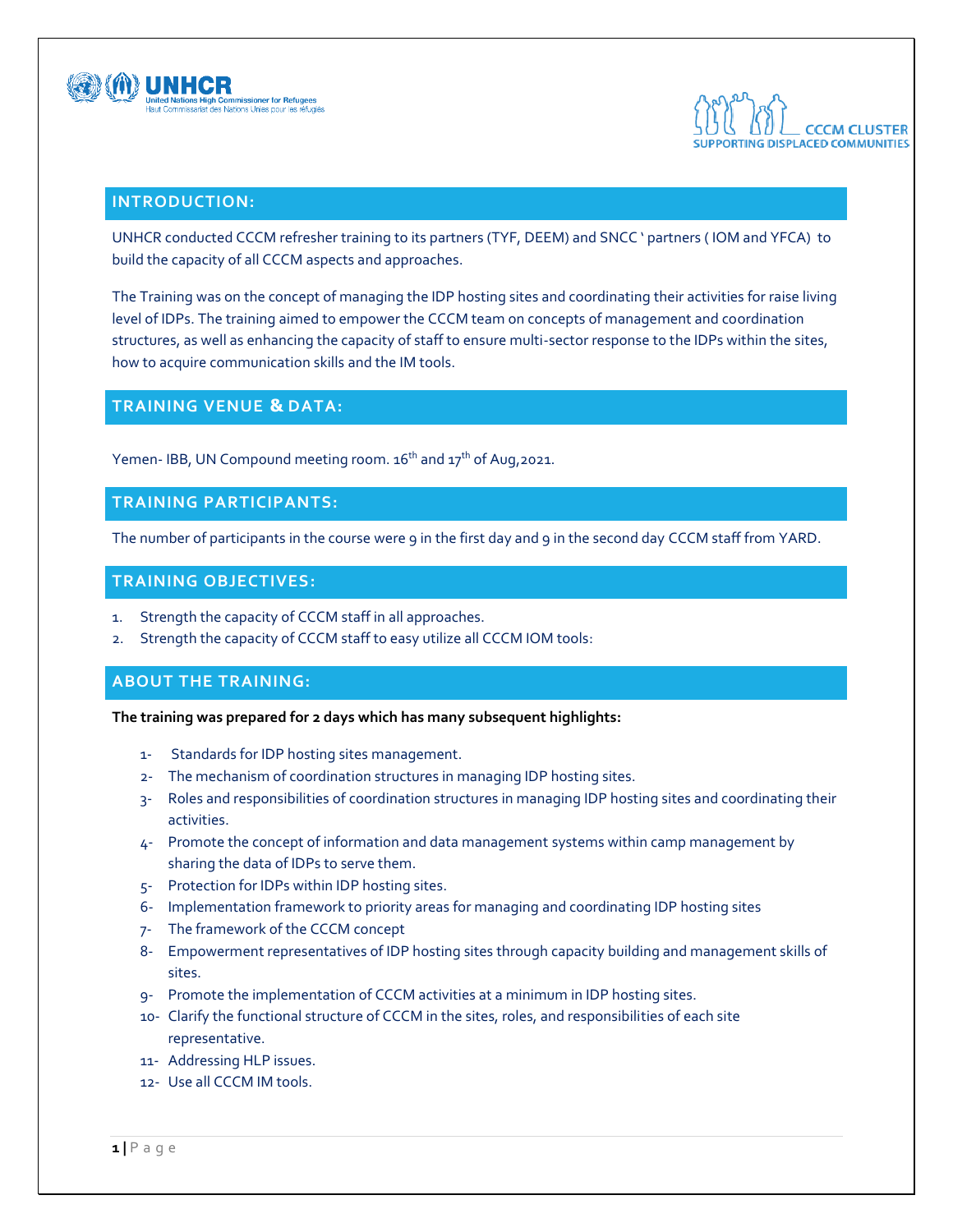# **TRAINING AGENDA:**



refresher session IBB

# **TRAINING DESCRIPTIONS:**

# **First Day**

#### **A. Briefing on CCCCM:**

While CCCM does not advocate for the setting up of creation of IDP Sites or camps, it recognizes that sometimes sites are the only option for the temporary accommodation and protection of those forced to flee from natural disasters and conflicts

CCCM partners manage IDP hosting sites and as such coordinate multi sector service delivery and facilitate community engagement at site level, in cooperation with local authorities where relevant.

#### B. **CCCM Strategy:**

The CCCM Cluster strategy aims to provide CCCM Cluster members and stakeholders with a framework for the coordination of humanitarian assistance targeted to displaced populations residing in hosting sites. It will allow partners to develop their own strategies in accordance with their respective mandates and capacities, within an overarching, common framework. It will focus first on facilitating the implementation of life-saving activities to displaced persons; and second, on supporting displaced people to achieve durable solutions.

Within this strategy the CCCM Cluster seeks to address the current and newly identified needs by reinforcing camp coordination structures and mechanisms at the national and, where necessary, at governorate or district levels, facilitating and supporting the establishment of effective coordination and management in IDP sites, while respecting national context, authorities and existing structures.

This strategy will be updated in close coordination with relevant stakeholders as the situation evolves and information becomes available.

# **C. CCCM Activities:**

We clarified all CCCM Guidance on Minimum Activities and the way partners can achieve them successfully .

#### **D. How does CCCM work:**

- ✓ Support to Site Administration/Local authorities
- ✓ Site Coordination
- ✓ Site Management

#### **E. CCCM Referral and Escalation System and Coordination Structure:**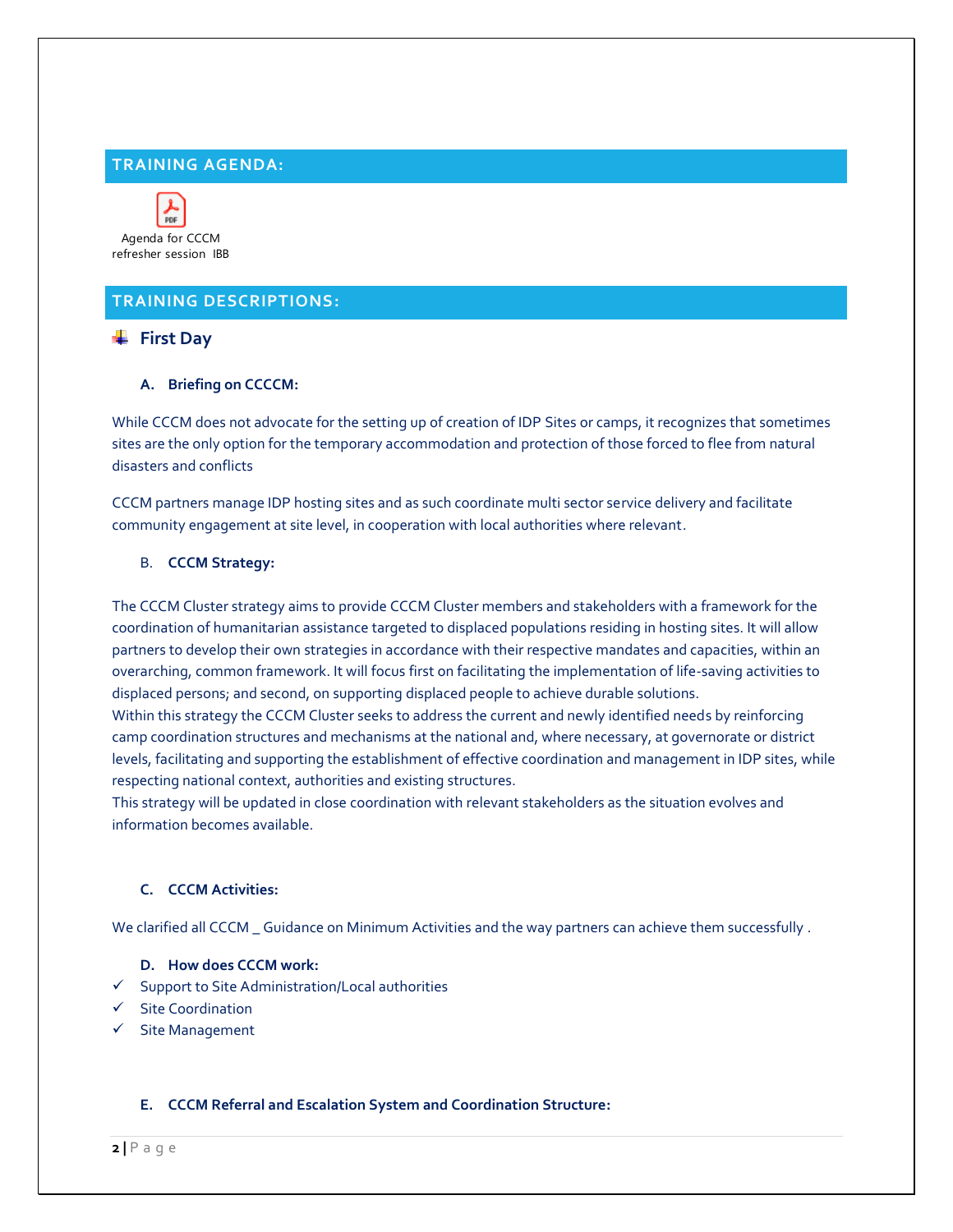#### **Referral and Escalation System (RES)**

A system through which:

- ✓ Response gaps are raised and tracked at different coordination structures.
- ✓ Roles and responsibilities of each coordination structure are enforced.
- $\checkmark$  RES is based on the minimum standard commitments across clusters.
- $\checkmark$  RES is an online interface used by partners to report gaps
- ✓ Cluster is identifying partners for Area-Based Approach SMC.



#### **F. Eviction threats:**

We discussed the general guidance on harmonizing the response regarding situations related to evictions of people from IDP hosting sites. Implementation in terms of specific activities related to the community will be led by the CCCM Cluster partners in collaboration with relevant other cluster partners while negotiations with authorities, landowners and alike will be led by the relevant CCCM coordination teams and UNHCR as cluster lead-agency. Then moved to roles and responsibilities during evictions.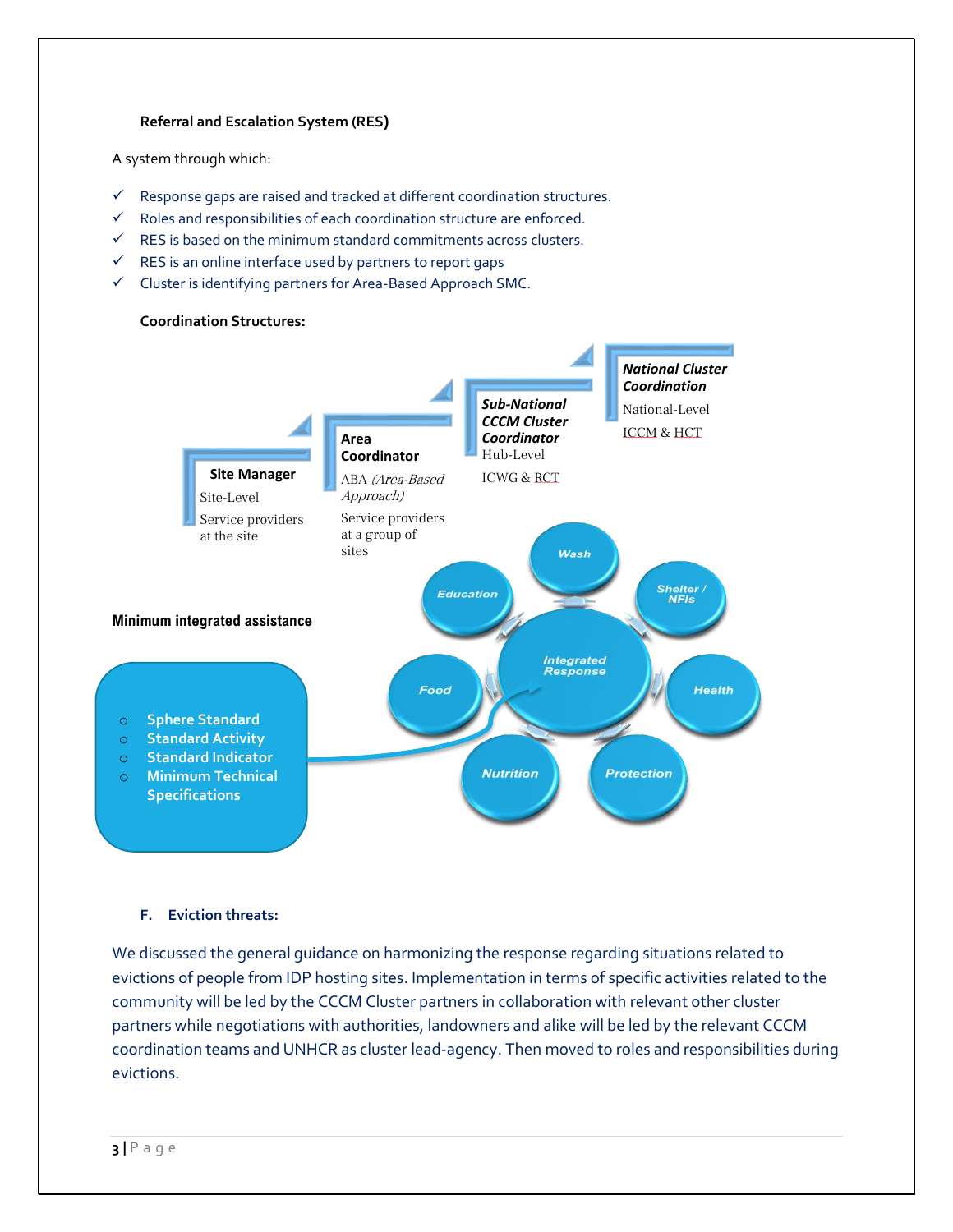#### **G. Community committee roles and responsibilities**

It has been reviewed about the key principles of the Community Committee (including TOR, CoC, and responsibility for supporting the community. also show how the Community Committee is part of a broader coordination network that is supported by the CCCM partner.

## **H. Site maintenances recommendation**

- ❑ This session, we discussed the CCCN recommendations:
- ❑ Ensure care and maintenance of the site's infrastructure, while mitigating the impacts of environmental degradation (including through community led projects and CfW)
- ❑ Mobilization and participation of the inhabitants of the site for supervision and maintenance of infrastructure
- ❑ Conduct specific sectoral evaluations to measure the impact and / or coverage of ongoing interventions.
- ❑ Partners required to follow the RES and UNHCR can intervene as last resort (UNHCR partners).
- ❑ Partners requested to share the need assessment, BOQs, Drawings and Technical study.
- **I. Site typologies**

It has been described the CCCM Cluster's classification of the various types of sites in Yemen.

# **↓** Second day

The CCCM Cluster wanted to equip technical skills to its partners and conducting one-day refresher sessions on Information Management using Activiyinfo platform and RES**.**

# **The sessions moved one by one as below:**

RES, CCCM cluster indicators, CCCM eviction tracking, CCCM fire incident report, CCCM IDP site master list, and Flood report in IDPs site.